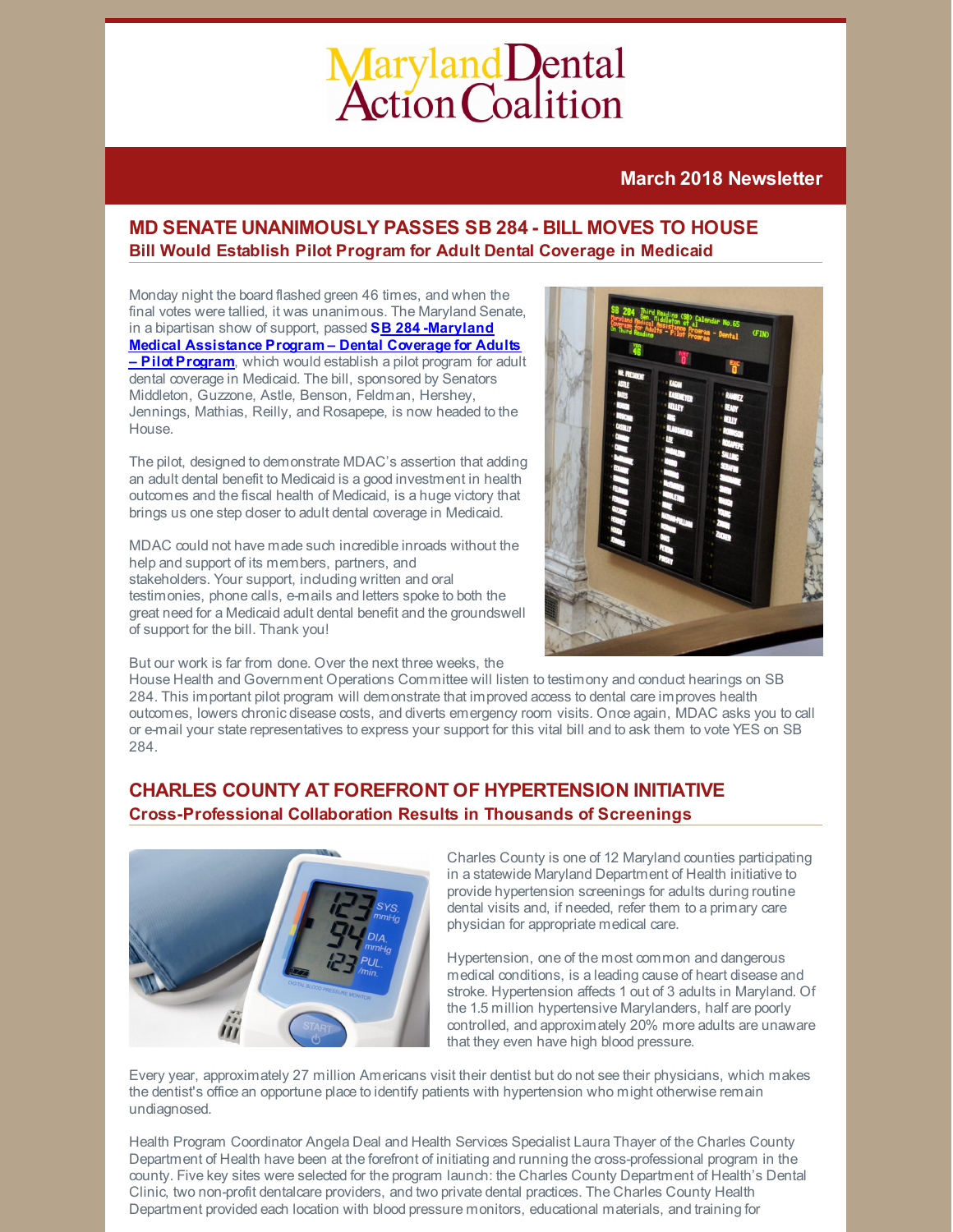hygienists and dental assistants. Four out of the five participating dental practices screen every patient, while one screens most patients.

When patients visit a participating dental provider, the provider fills in a form that captures the patient's vital signs, medical history, and some demographicinformation, which enables the provider to make community referrals for smoking cessation, diabetes, and self-care management. The provider may also make a care plan of selfmanagement strategies for the patient, which may be oral health-related (e.g. brush twice a day, floss daily, etc.) and/or chronic condition-related (e.g. increase physical activity, monitor blood pressure at home, take medications as directed). The forms are in triplicate – one copy for the dentist, one for the primary care physician, and one for the health department.

#### **Community Program CCDOH Dental - Total** Sites 2 & 3 - Total Referral Site 4 - Total Referral Site 5 - Total Referral **Referrals** Referral Forms - 374  $Forms - 495$ Forms - 368  $Forms - 108$ Living Well (CDSMP) 154 87  $\circ$ o 116  $25$  $\circ$ o **Cessation Class** Maryland Quit Line 118  $27$  $\mathbf 0$  $\mathsf{o}$ o **Healthier Hearts Class** 6 83  $\overline{0}$ **Diabetes Education**  $\overline{7}$  $\overline{7}$  $\circ$  $\overline{1}$ Self-Management Care Plan **CCDOH Dental** Sites 2 & 3 Site 4 Site 5 Monitor blood pressure at home  $\Omega$ 90 8  $\overline{1}$ Improve on medication adherence  $\overline{0}$  $\circ$ 89  $\overline{2}$ Increase physical activity 48 95  $\overline{\mathbf{c}}$  $\circ$ Decrease sodium  $\circ$ 101 68  $\overline{\mathbf{c}}$ Eat a healthy diet  $\circ$ 104 64 4 Visit dentist every 6 months 339 144 321 21 Brush at least 2x/day 339 153 324 24 Floss daily 340 151 322  $24$ Drink more tap water 340 61  $\mathbf{1}$ 134 Use fluoride toothpaste 145 102  $18$ 399

#### **Request for Medical Consult Form Data - Quarter 2**

The dental hygienist or dental assistant takes the patient's blood pressure. If the blood pressure reading is high, the dentist refers the patient to a primary care physician or specialist. Each dental office has guidelines on performing dental procedures on hypertensive patients, and depending on the blood pressure reading, the dentist may decline to work on the patient until the patient has seen a primary care physician and returned a signed form indicating that is safe to proceed with dental treatment

#### **Charles County Hypertension Screening Program: Synopsis of Blood Pressure Stages (Old Guidelines) vs. Number of Medical Consultations/Community Program Referrals Quarter 1 (7/1/17-10/31/17)**

| Practice    | # of Patients<br>Seen | # of Clinical<br><b>Visits</b><br>(duplicated) | Number of<br>Referral<br>Forms | # of Patients<br>Receiving<br>Screening | # of Medical<br>Consults (any<br>reason) |  |
|-------------|-----------------------|------------------------------------------------|--------------------------------|-----------------------------------------|------------------------------------------|--|
| CCDOH       | 388                   | 539                                            | 388                            | 539                                     | 35                                       |  |
| Sites 2 & 3 | 483                   | 766                                            | 569                            | 568                                     |                                          |  |
| Site 4      | 487                   | 681                                            | 193                            | 193                                     | 14                                       |  |
| Site 5      | 221                   | 221                                            |                                | 58                                      |                                          |  |

| Practice    | Normal  | Pre-<br>Hypertension   High - Stage 1   High - Stage 2 |         |         | Crisis  | Blank   |
|-------------|---------|--------------------------------------------------------|---------|---------|---------|---------|
| CCDOH       | 163     | 116                                                    | 221     | 33      |         |         |
| Sites 2 & 3 | 157     | 199                                                    | 134     | 53      | 19      |         |
| Site 4      | 58      | 75                                                     | 49      | 10      |         |         |
| Site 5      | No date | No data                                                | No data | No data | No data | No data |

Initially, getting dental providers on board was a challenge, since many had never worked with the health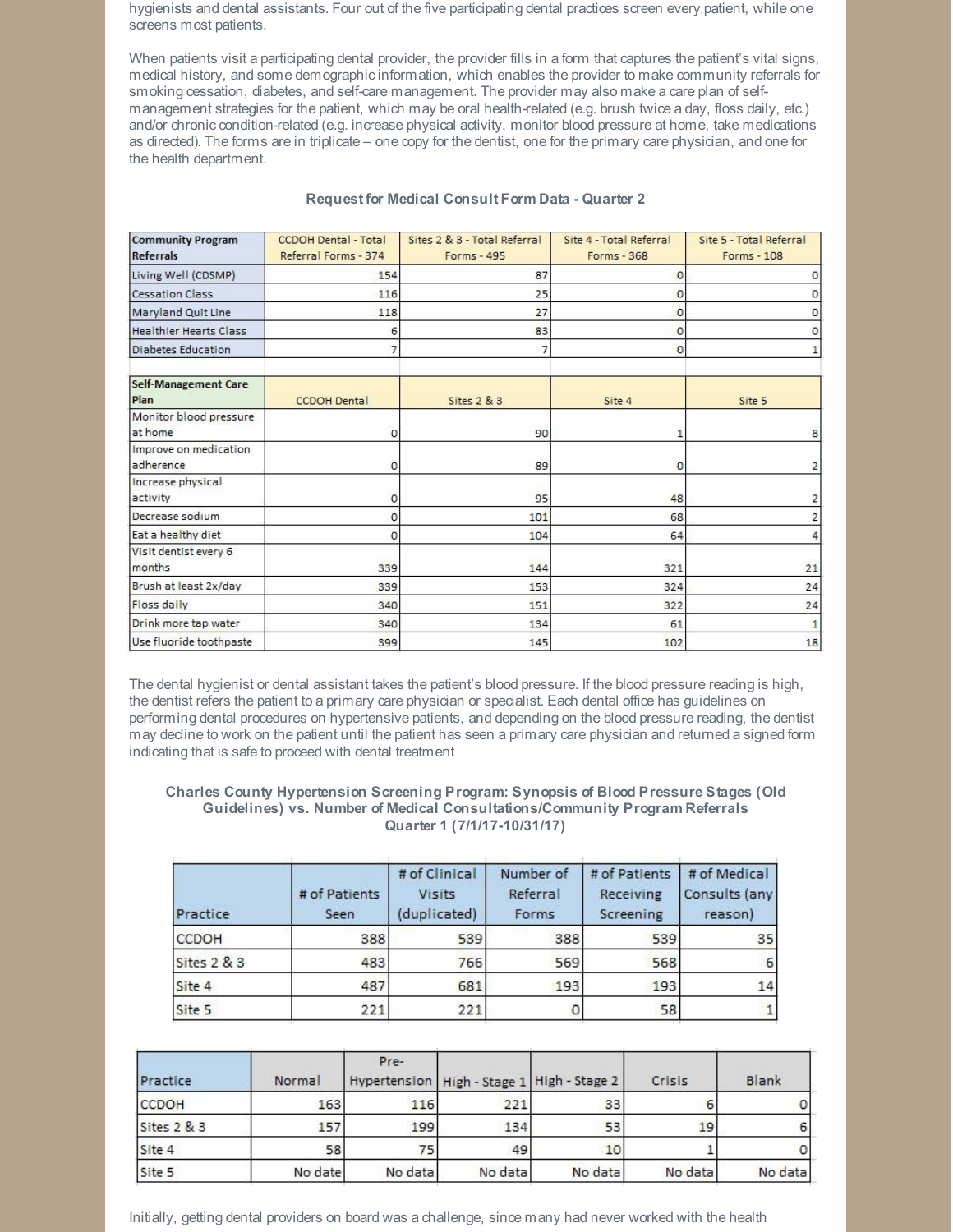department, never had to report data, and had not worked collaboratively with medical professionals. Another challenge was recording data (the participating dental offices do not have the same electronicrecords management systems as the primary care providers) and getting the medical consultation forms back. Thayer visits each site weekly to collect the forms, address any issues, and answer questions. Deal and Thayer record, analyze and send the data to the dental providers. They also follow up with patients who have been referred to a primary care physician to help ensure that they get the medical care they need.

The program began on July 1, 2017, and to date, more than 3,744 patients have been screened and/or referred – an important step to ensuring the overall health of the patient.

When asked what advice they had for others implementing the program, Deal said, "Implementing the program takes time, so don't be frustrated if you do not see results in the beginning." Thayer added, "It's important to make sure that the form makes sense for the dental practice. If necessary, tailor the form for each provider so they will use it."

For further information about the hypertension screening program in Charles County, please contact Angela Deal at (301) 609-6885, or **[angela.deal@maryland.gov.](mailto:angela.deal@maryland.gov)**

# **MDDH OFFICE OF ORAL HEALTH RELEASES PREGNANCY GUIDE Practical Guidance for Prenatal and Dental Providers**



The Maryland Department of Health's Office of Oral Health has released *Oral Health Care During Pregnancy: Practice Guidance for Maryland's Prenatal and Dental Providers,* a guide for prenatal and dental providers to support quality oral health care delivery to pregnant women in Maryland.

The guide, developed by an Interprofessional steering committee representing several state organizations and health professions, includes up-to-date, evidence-based information and useful resources, including clinical images, a dental pharmacology chart, a dental referral form, and educational materials for pregnant women.

To order print copies of the guidance document and free educational materials, visit **[www.OralHealth4BetterHealth.com](http://www.oralhealth4betterhealth.com/)** and complete the **printed [materials](https://phpa.health.maryland.gov/oralhealth/Documents/RequestForm.pdf) request form**.

**"Why would we cover every other benefit and not dental health? It's like telling people that we're going to provide health care coverage for every part of your body except your right arm."**

**Natalia Chalmers, D.D.S, Ph.D, Director of Analytics, DentaQuest Institute**

#### **NEWS**

**Bill Seeks Test Program to Provide Dental Coverage for Maryland Medicaid [Recipients](http://www.baltimoresun.com/news/maryland/politics/bs-md-dental-coverage-20180320-story.html)**

**How Dental Inequality Hurts [Americans](https://www.nytimes.com/2018/02/19/upshot/how-dental-inequality-hurts-americans.html)**

**[Medicare](https://www.nytimes.com/2018/03/19/upshot/medicare-missing-dental-coverage.html?partner=rss&emc=rss&smtyp=cur&smid=tw-nythealth) Doesn't Equal Dental Care. That Can Be a Big Problem.**

**Trump's Hidden War on Medicaid: Work [Requirements,](https://www.vox.com/policy-and-politics/2018/3/5/17040424/trump-medicaid-cuts-explained) Time Limits, and Drug Testing Could Significantly Shrink**

# **2018-2023 MARYLAND ORAL HEALTH PLAN GOALS**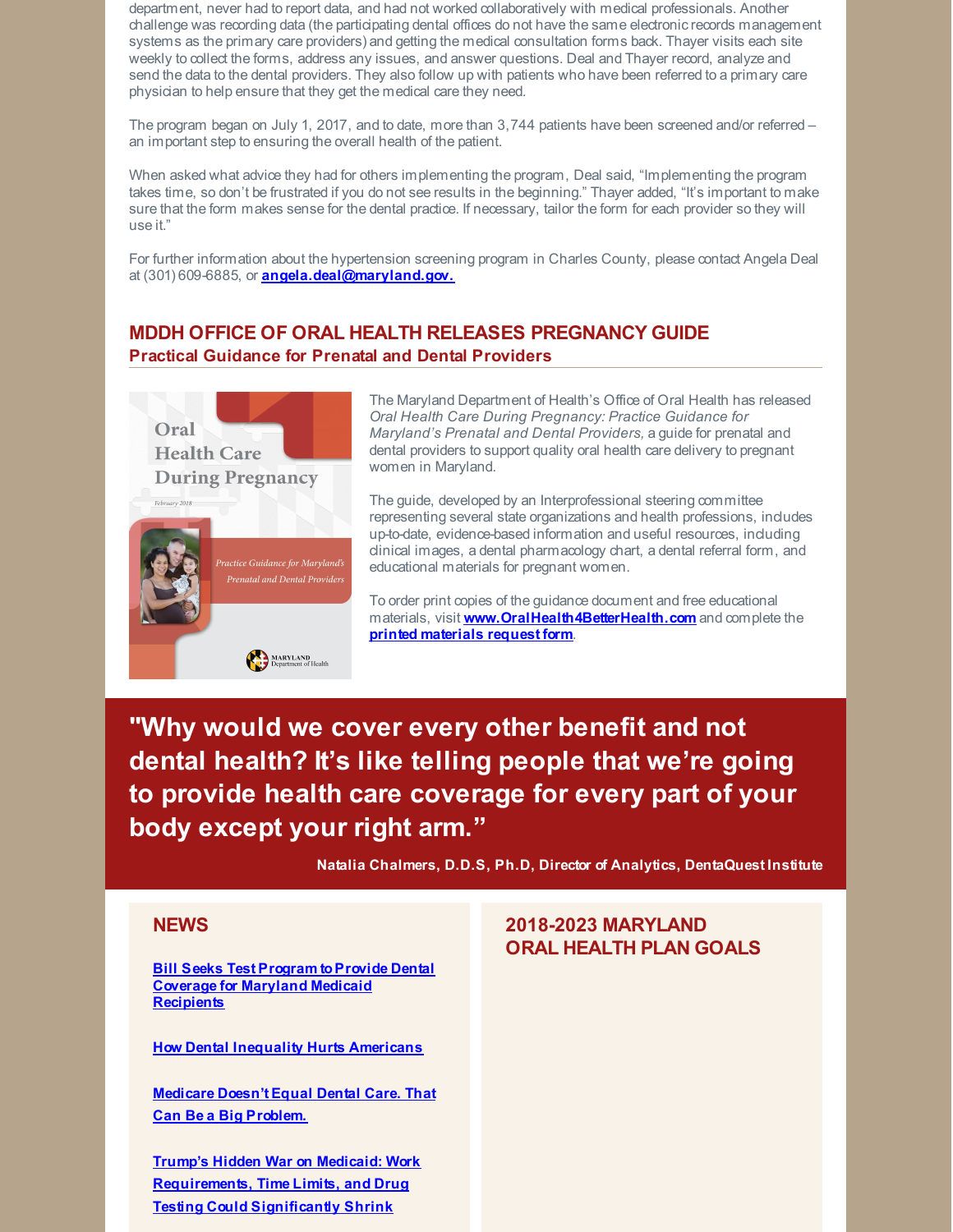#### **America's Largest Health Insurer**

**MDAC Releases 5-Year Roadmap to Improved Oral Health in [Maryland](http://www.mdac.us/news.aspx)**

**Maryland Dental Action Coalition Promotes Dental Care [Improvements](http://cnsmaryland.org/2018/01/25/maryland-dental-action-coalition-promotes-dental-care-improvements-for-maryland-adults/) for Maryland Adults**

**Maryland Dental Action Coalition Lobbies Legislature for [Preventative](http://www.eyeonannapolis.net/2018/02/maryland-dental-action-coalition-lobbies-legislature-for-preventative-care-to-save-millions/) Care toSave Millions**

**Bill Seeks to Broaden Dental [Coverage](http://www.somdnews.com/independent/news/local/bill-seeks-broader-dental-coverage-for-medicaid/article_f59b07ab-0631-59be-87ba-44ca8fbeb32f.html) for Medicaid**

**Bill [Proposed](https://www.abc2news.com/news/state/bill-proposed-to-fund-adultdental-benefits) toFund Adult Dental Benefits**

**Blacks. [Hispanics](http://news.psu.edu/story/505759/2018/02/23/research/blacks-hispanics-less-likely-drink-tap-water-more-likely-buy) Less Likely to Drink Tap Water, More Likely to Buy Bottled**

**Baltimore City Healthy Kids' Meal Bill Passed [Unanimously](http://www.sugarfreekidsmd.org/baltimore-city-kids-meal-bill-passed-unanimously-by-city-council/) by City Council**

**Smile: [Scientists](https://www.forbes.com/sites/thomaspellechia/2018/03/05/smile-scientists-say-red-wine-may-promote-healthy-teeth/#351f25c5399f) Say Red Wine May Promote Healthy Teeth**

**How Stress Might Be [Ruining](https://www.washingtonian.com/2018/03/07/stress-might-be-ruining-your-teeth/) Your Teeth**

## **ARTICLES**

**[2018's](https://wallethub.com/edu/states-with-best-worst-dental-health/31498/) States with the Best & Worst Dental Health**

**Medicaid [Expansion's](https://www.theatlantic.com/politics/archive/2018/03/the-future-of-the-medicaid-expansion/555080/) Troubled Future**

**Dental Personnel Treated for Idiopathic [Pulmonary](https://www.cdc.gov/mmwr/volumes/67/wr/mm6709a2.htm) Fibrosis at a Tertiary Care Center — Virginia, 2000–2015**

**Robert Wood Johnson [Foundation](http://www.countyhealthrankings.org/app/maryland/2018/downloads) 2018 County Health Rankings**

**Family Matters: [Connecting](https://www.coloradohealthinstitute.org/sites/default/files/file_attachments/Parent-child oral health 2018.pdf) Children's and Caregivers' Dental Health Habits**

**Delayed Start to Dental Visits: Parents Need [Provider](https://mottpoll.org/reports/delayed-start-dentist-visits-parents-need-provider-prompt) Prompt**

**Bacteria from Oral Infections and [Cardiovascular](http://www.dentistryiq.com/articles/2018/02/bacteria-from-oral-infections-and-cardiovascular-disease-understanding-the-scientific-connection-and-its-impact-on-clinical-dental-practice.html) Disease: Understanding the Scientific Connection and its Impact on**

# **Maryland Oral Health Plan**  $2018 - 2023$



Framework to Improve the Oral Health of All **Marylanders** 

Maryland Dental<br>Action Coalition

The 2018-2023 Maryland Oral Health Plan outlines 11 oral health goals in three key areas:

**Access tooral health care:**

- All Maryland children have comprehensive dental insurance coverage through public (Medicaid/MCHP) or private insurance.
- All Maryland adults have comprehensive dental insurance coverage through Medicaid or private insurance.
- All Maryland residents have a dental home.
- Strengthen the oral health safety net provider system.
- Integrate the oral health care system within the medical health care system.

**Oral disease and injury prevention:**

- Use data to advance optimal oral health for all Marylanders.
- Improve public awareness of oral disease and injury prevention.
- Promote community-based oral disease and injury prevention programs.

#### **Oral health literacy and education:**

- Increase understanding of the relationship between oral health and overall health, and promote good oral health practices and access to oral health care.
- Improve collaboration between oral health and other health and human services providers so that patients understand how to navigate the oral health care system and establish a dental home.
- Educate medical professionals and students about the importance of the oral/systemic connection and foster collaboration between medical and dental disciplines and communities.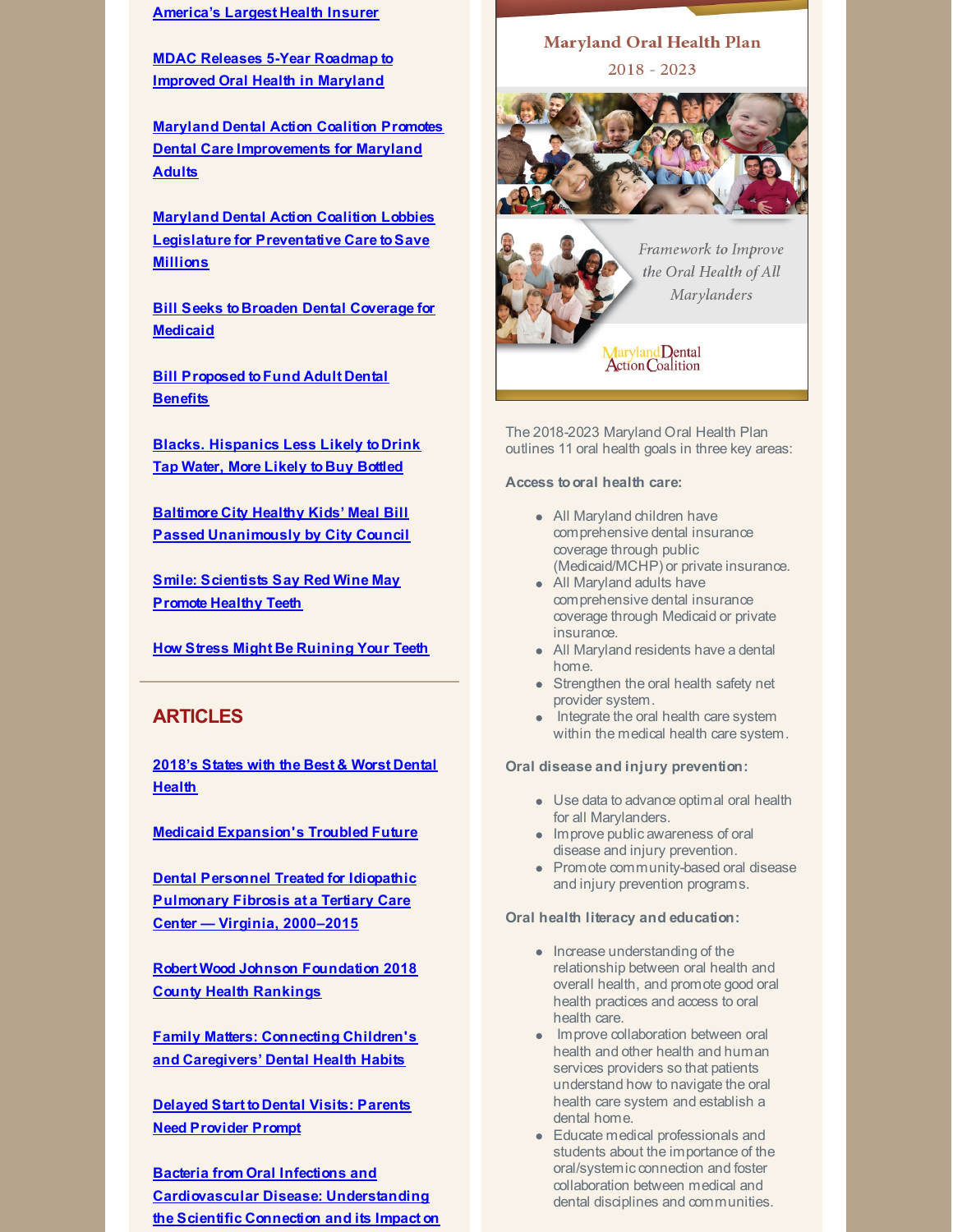#### **Clinical Dental Practice**

**ADEA State Update: [Maryland](http://www.adea.org/Blog.aspx?id=38572&blogid=20132) Focuses on Medicaid Adult Dental Benefits**

**[Supporting](http://policylab.chop.edu/blog/supporting-children?s-oral-health-should-start-birth) Children's Oral Health Should Start Before Birth**

**How This Baltimore Bill Would Change [Beverages](https://www.forbes.com/sites/brucelee/2018/02/28/how-this-baltimore-bill-would-change-beverages-with-kids-meals/#7959982a6eb9) With Kids' Meals**

**Prisons Failing in Dental Care for Inmates, Say [Researchers](https://thecrimereport.org/2018/03/05/prisons-failing-in-dental-care-for-inmates-say-researchers/)**

**Our Dental Care [System](http://jada.ada.org/article/S0002-8177(18)30010-2/fulltext) is Stuck and Here is What to Do About It**

**A Funding Crisis for Public Health and Safety: [State-by-State](http://healthyamericans.org/assets/files/TFAH-2018-InvestInAmericaRpt-FINAL.pdf) Public Health Funding and Key Health Facts 2018**

**Health Care Spending in the United States and Other [High-Income](https://jamanetwork.com/journals/jama/fullarticle/2674671) Countries**

**Study: Half of Latinos [Experience](https://www.drbicuspid.com/index.aspx?sec=nws&sub=rad&pag=dis&ItemID=322810) Poor Oral Health**

**[Opportunistic](https://oralcancerfoundation.org/wp-content/uploads/2017/01/screening-17.pdf) Oral Cancer Screening: A Management Strategy for Dental Practice**

#### **EVENTS**

**American Society on Aging [Conference,](http://www.asaging.org/aia) March 26-29, 2018**

**Sixth Annual Public Health Research at [Maryland](http://publichealthresearch.umd.edu/) Day, April 3, 2018**

**2018 National Oral Health [Conference,](http://www.nationaloralhealthconference.com/) April [16-19,](http://www.nationaloralhealthconference.com/) 2018**

**Teach Me Dental: [Comprehensive](http://teachmedental.com/?page_id=21158) Health Series Part 2, April 28, 2018**

**NRHA Annual Rural Health [Conference,](https://www.ruralhealthweb.org/events/event-details?eventId=18) May 8-11, 2018**

**2018 National [School-Based](http://www.sbh4all.org/training/convention/) Health Care Convention, June 24-27, 2018**

**2018 Healthy Aging [Summit,](https://www.eventscribe.com/2018/ACPM-HAC/index.asp?launcher=1) July 16-17, 2018**

#### **[Download](http://www.mdac.us/2018_01_14/MD_OHP_2018_0102.pdf) the plan now!**

The Maryland Oral Health Plan is financially supported by the Maryland Department of Health.

Save the<br>Date!

**MDAC Members' Meeting April 23, 2018, 5:30 MP - 7:30 PM** Maryland State Dental Association 8901 Herrmann Drive Columbia, MD 21045

#### **WEBINARS**

**Using Data toImpact Oral Health Policy: What [Policymakers](https://register.gotowebinar.com/register/113467790178040066) Want to Know, March 22, 2017**

**North Dakota: An Example of an Oral [Healthcare](https://register.gotowebinar.com/register/8490154300104671235) Program for Older Adults in Long-Term Care Facilities, April 26, 2018**

**Oral Hygiene and [Self-Care](https://register.gotowebinar.com/register/3483716119957874946) in Older Adults with Dementia, May 3, 2018**

**[Self-Reported](https://register.gotowebinar.com/register/7126456417032833537) Oral Health Data vs. Oral Screening Data: What's the Story?, May 17, 2018**

#### **WEBCASTS**

**ASTDD: Training Health Care [Professionals](https://astdd.adobeconnect.com/_a933923135/pqaw2gobxnl9/?proto=true) toFocus on the Oral-Systemic Health of Older Adults**

**HRSA: Before You Say [Ahhhh...Integrating](https://www.youtube.com/watch?v=HGeEyyRGYpM&feature=youtu.be) Oral Health and Behavioral Health in Primary Care Settings**

**ASTDD Dental Hygienist Liaisons Webcast: Strategies to Increase the Impact of State Dental Hygienist Liaisons**

**AHEC West: Screening & [Management](https://eliademy.com/catalog/catalog/product/view/sku/229adbfbf1) of Prediabetes & Hypertension**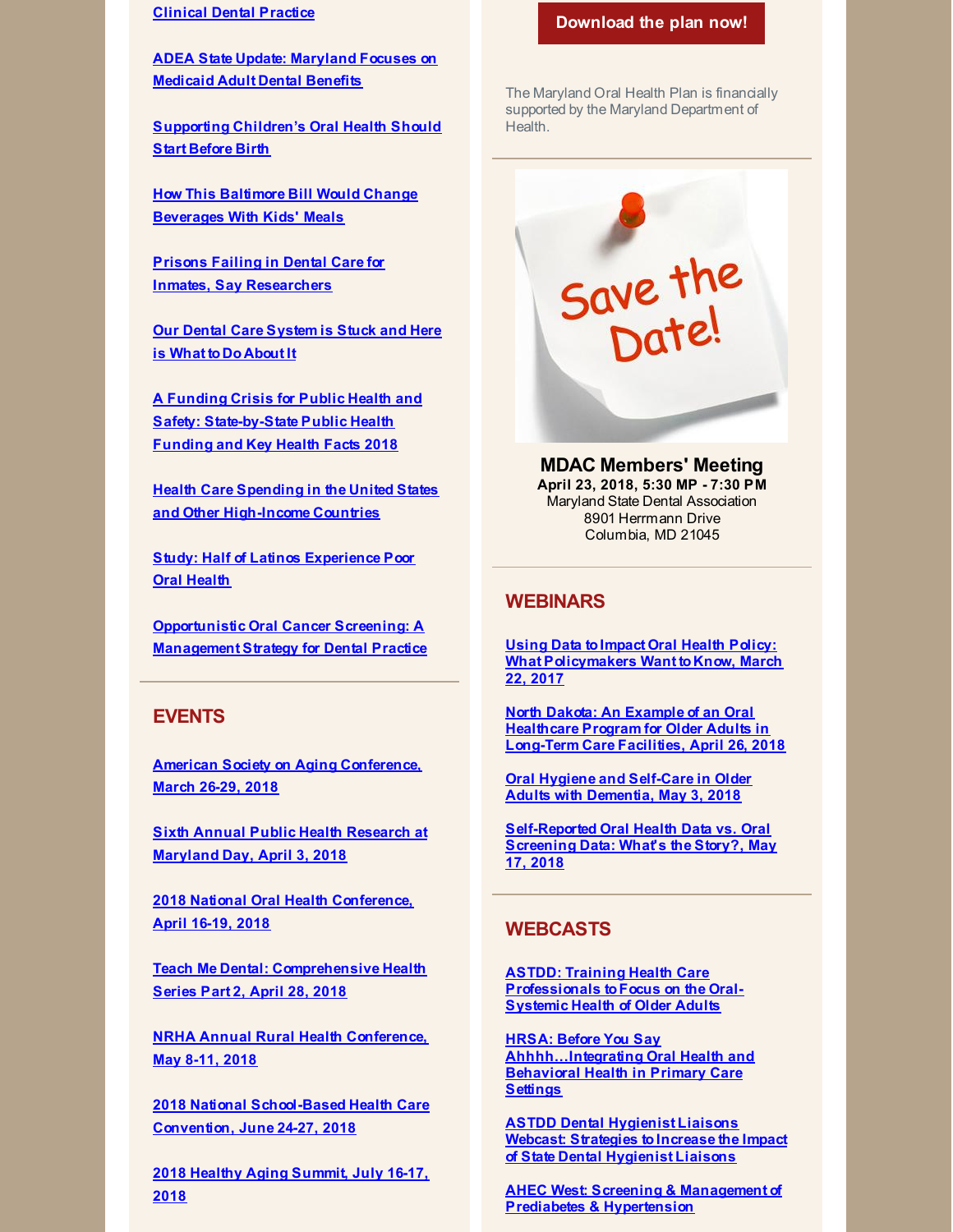**American Public Health [Association](https://www.apha.org/events-and-meetings/apha-calendar/2018/apha-annual-meeting-and-expo) Annual Meeting, November 10-14, 2018**

## **ORAL HEALTH RESOURCES**

# **ACCESS TO ORAL HEALTH CARE**

**Oral Health in America: [Experiences](http://www.nasuad.org/sites/nasuad/files/NASUAD Oral Health in America.pdf) of Older Adults and Persons with Disabilities**

**ADA: [Championing](https://www.ada.org/en/public-programs/championing-oral-health-in-schools) Oral Health in Schools**

**ADA Health Policy [Institute:](https://www.ada.org/en/science-research/health-policy-institute/oral-health-care-projects) Oral Health Care State Facts**

**ASTDD: [Improving](http://www.astdd.org/docs/improving-oral-health-access-and-services-for-older-adults.pdf) Oral Health Access and Services for Older Adults**

**OHRC Safety Net Dental Clinic [Manual](https://www.dentalclinicmanual.com/index.php)**

**Evaluation of a [Comprehensive](https://link.springer.com/article/10.1007/s10995-018-2478-1?utm_campaign=enews03152018&utm_medium=email&utm_source=govdelivery) Oral Health Services Program in School-Based Health Centers**

**Health Policy Institute: Emergency [Department](https://www.ada.org/~/media/ADA/Science and Research/HPI/Files/HPIgraphic_0218_2.pdf?la=en) Visits for Dental Conditions – A Snapshot**

**[Disparities](https://link.springer.com/epdf/10.1186/s12903-018-0493-7?author_access_token=FL9eGPSkRp5-4scxDYp-OW_BpE1tBhCbnbw3BuzI2ROJr1IKgLr2bueRVSv2xRfqeBpf9o5t5-Ak0Bl969nzLvMfdoD35ATU3_lC2ZJgABIg8qCDQafMRbDwf-MeLMcXgQRt6is8li_9pv7VvwXk6w==) in Untreated Caries Among Children and Adults in the U.S., 2011– 2014**

**A Funding Crisis for Public Health and Safety: [State-by-State](http://healthyamericans.org/assets/files/TFAH-2018-InvestInAmericaRpt-FINAL.pdf) Public Health Funding and Key Health Facts 2018**

#### **Medicaid**

**Financial Impact of [Emergency](http://www.mdac.us/pdf/Financial Impact of Hospital Visits for Dental Conditions in MD Revised Legislative.pdf) Department Visits by Adults for Dental Conditions in Maryland**

**Hospital Visits for Dental [Conditions](http://www.mdac.us/pdf/MDAC Aggregate Report Final.pdf) in Maryland**

**Families USA: Why States Should Offer [Extensive](http://familiesusa.org/product/why-states-should-offer-extensive-oral-health-benefits-adults-covered-medicaid) Oral Health Benefits to Adults Covered by Medicaid**

**[Strengthening](https://www.chcs.org/media/Strengthening-LTSS-Toolkit_120717.pdf) Medicaid Long-Term Services and Supports in an Evolving Policy Environment: A Toolkit for States**

**CHCS: Medicaid Adult Dental Benefits: An [Overview](https://www.chcs.org/media/Adult-Oral-Health-Fact-Sheet_011618.pdf)**

**Improving Access toOral Health Care for Adults in Medicaid: Key Themes from a Policy [Roundtable](https://www.kff.org/medicaid/report/improving-access-to-oral-health-care-for-adults-in-medicaid-key-themes-from-a-policy-roundtable/)**

**Health Policy [Institute:](https://www.ada.org/~/media/ADA/Science and Research/HPI/Files/HPIgraphic_0318_1.pdf?la=en) Dentist**

# **ORAL DISEASE AND INJURY PREVENTION**

**Oral Health Signs of Child [Maltreatment](http://hsicc.cmail20.com/t/ViewEmail/j/78C714B98ED96CE42540EF23F30FEDED/BD4A8E60F5F1CE747EEA1DAE616D4B3C)**

**ACP Fact Sheet: Oral [Health](https://www.acponline.org/system/files/documents/practice-resources/patient-resources/oral-health-and-you.pdf) and You**

**ACP Fact Sheet: Oral Health and [Diabetes](https://www.acponline.org/system/files/documents/practice-resources/patient-resources/oral-health-and-diabetes.pdf)**

**ACP Fact Sheet: Oral [Health](https://www.acponline.org/system/files/documents/practice-resources/patient-resources/oral-health-and-older-adults.pdf) and Older Adults**

**ACP Fact Sheet: Oral [Health](https://www.acponline.org/system/files/documents/practice-resources/patient-resources/oral-health-and-hpv.pdf) and HPV**

**Maryland [Department](https://phpa.health.maryland.gov/cancer/Pages/HPV.aspx) of Health HPV Toolkit**

**ASTDD: Silver [Diamine](http://www.astdd.org/www/docs/sdf-fact-sheet-09-07-2017.pdf) Fluoride Fact Sheet**

**Stem the Tide: [Addressing](https://www.aha.org/system/files/2018-02/stem-tide-addressing-opioid-epidemic-toolkit.pdf) the Opioid Epidemic**

**Centers for Disease Control and [Prevention](https://www.cdc.gov/oralhealthdata/index.html) Oral Health Data Portal**

**Guidelines for [Prescribing](https://www.cdc.gov/drugoverdose/pdf/guidelines_factsheet-a.pdf) Opioids for Chronic Pain**

**Don't Be [Scammed](https://www.deadiversion.usdoj.gov/pubs/brochures/drugabuser.htm) by a Drug Abuser**

**Treating Tobacco Use in [Maryland:](http://www.helppatientsquitmd.org/) Tools for Helping Your Patients Quit**

**The Health [Consequences](https://www.surgeongeneral.gov/library/reports/50-years-of-progress/index.html) of Smoking—50 Years of Progress: A Report of the Surgeon General**

**Drink Up! [Fluoridated](http://jada.ada.org/article/S0002-8177(15)00664-9/pdf) Water Helps Fight Decay**

**ASTTD: Chronic Disease and [Medical/Dental](https://www.astdd.org/chronic-disease/) Integration**

# **ORAL HEALTH LITERACY AND EDUCATION**

**2 [Minutes](https://phpa.health.maryland.gov/oralhealth/Pages/hypertension.aspx) With Your Dentist Can Save Your Life**

**[Promoting](https://www.mchoralhealth.org/PDFs/resguideyoungchildren.pdf) Oral Health in Young Children: A Resource Guide**

**Oral Health Books for [Children](http://guides.hshsl.umaryland.edu/dentistry/DentalBooksForChildren)**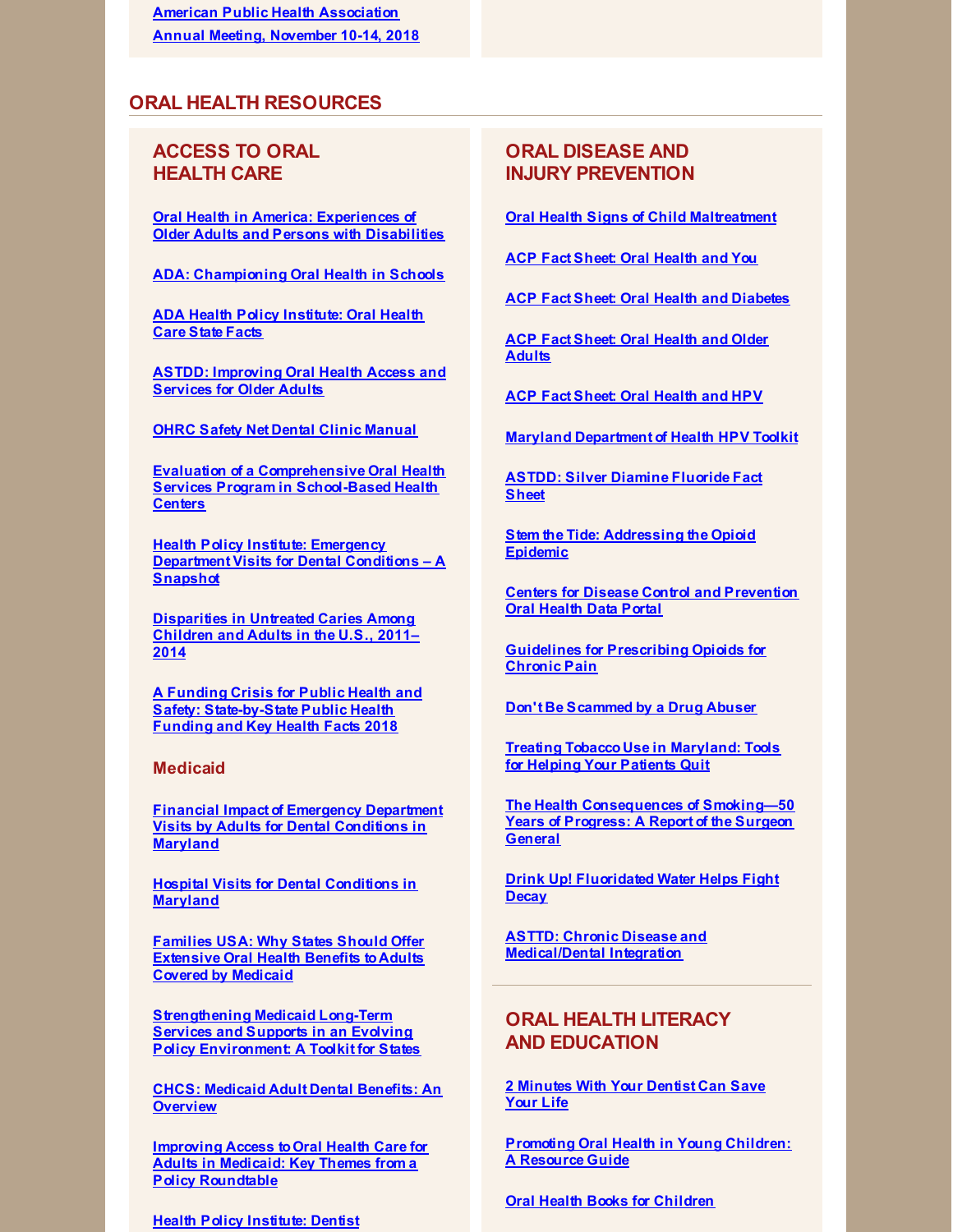**Participation in Medicaid or CHIP**

**Oral Health Innovation: [Opportunity](https://www.communitycatalyst.org/resources/publications/document/OH-innovation-and-1115-waivers_FINAL.pdf) and Risk, Medicaid Waivers and the Keys to Good Oral Health**

**Families USA: How [Medicaid](http://familiesusa.org/sites/default/files/product_documents/OH_How.Medicaid.Waivers.Could_.Limit_.Oral_.Health.Access_Factsheet.pdf) Waivers Could Limit Access toOral Health Care**

**Medicare**

**Families USA: [America's](http://familiesusa.org/sites/default/files/OH_Medicare-Oral-Health-Coverage_Factsheet.pdf) Seniors Need Medicare Oral Health Coverage**

**Oral Health America [Medicare](https://oralhealthamerica.org/participate/take-action/medicaretoolkit/) Dental Toolkit**

**Families USA: Medicare Should Pay for Oral Health Care That Is [Necessary](http://familiesusa.org/blog/2017/08/medicare-should-pay-oral-health-care-necessary-manage-serious-illnesses) to Manage Serious Illnesses**

**Dental Care And Medicare [Beneficiaries:](https://www.healthaffairs.org/doi/abs/10.1377/hlthaff.2016.0829) Access Gaps, Cost Burdens, And Policy Options**

**National Policy**

**Oral Health 2020 National Policy [Landscape](http://www.dentaquestfoundation.org/oh2020) Resources**

**Oral Health 2020: Reframing Oral Health: A [Communications](http://frameworksinstitute.org/toolkits/dentaquest/) Toolkit for Advancing Oral Health Reform**

**Oral Health 2020: Unlocking the Door to New Thinking: Frames for [Advancing](https://frameworksinstitute.org/assets/files/PDF_oralhealth/oral_health_messagememo_may_2017.pdf) Oral Health Reform**

# **RURAL HEALTH**

**MRHA [Maryland](http://www.mdruralhealth.org/maryland-rural-health-plan/) Rural Health Plan**

**[Compendium](https://www.ruralhealthweb.org/NRHA/media/Emerge_NRHA/Programs/NRHA-Rural-Oral-Health-Compendium.pdf) of Rural Oral Health Best Practices**

**Brush, Book and Bed [Implementation](https://www.aap.org/en-us/advocacy-and-policy/aap-health-initiatives/Oral-Health/Documents/BBBGuide.pdf) Guide**

**[School-Based](https://www.sbh4all.org/library/sboh/index.php) Health Alliance School Oral Health Resource Library**

**Healthy Teeth, [Healthy](http://www.healthyteethhealthykids.org/) Kids**

**Oral Health Care During [Pregnancy](https://phpa.health.maryland.gov/oralhealth/Pages/Oral_Health_and_Pregnancy.aspx)**

**[Healthy](https://www.youtube.com/watch?v=6Au7b4WczUs&feature=youtu.be) Mouths for You and Your Baby**

**Brush Up on Oral Health: Child [Maltreatment](https://eclkc.ohs.acf.hhs.gov/sites/default/files/pdf/buoh-2018-03.pdf)**

**Brush Up on Oral [Health:](https://eclkc.ohs.acf.hhs.gov/sites/default/files/pdf/buoh-2018-02-eng.pdf) Water and Health**

**[Understanding](http://www.worldoralhealthday.org/sites/default/files/assets/2018_WOHD-brochure-EN.pdf) the Mouth and Body Connection: How Your Oral Health Affects Your General Health**

**[Teaching](http://www.worldoralhealthday.org/sites/default/files/assets/WOHD18-infographic-EN.pdf) Children toThink Mouth, Think Health**

#### **LEGISLATIVE CONTACTS**

**U.S. [Senators](https://www.senate.gov/general/contact_information/senators_cfm.cfm?State=MD) (MD)**

**U.S. [Representatives](https://www.house.gov/representatives#state-maryland) (MD)**

**Maryland State [Legislators](http://mgaleg.maryland.gov/webmga/frmmain.aspx?pid=legisrpage)**



#### **CONTACT**

Do you have events or announcements you'd like to share? Contact MDAC, and we'll make every effort to include them in our next newsletter, as space permits.



#### **JOIN**

MDAC is statewide coalition of clinical care providers, governments, non-profits, academicinstitutions, managed care organizations, foundations and associations working collaboratively to improve the health of all Marylanders through increased oral health promotion, disease prevention, education, advocacy and access to oral health care.